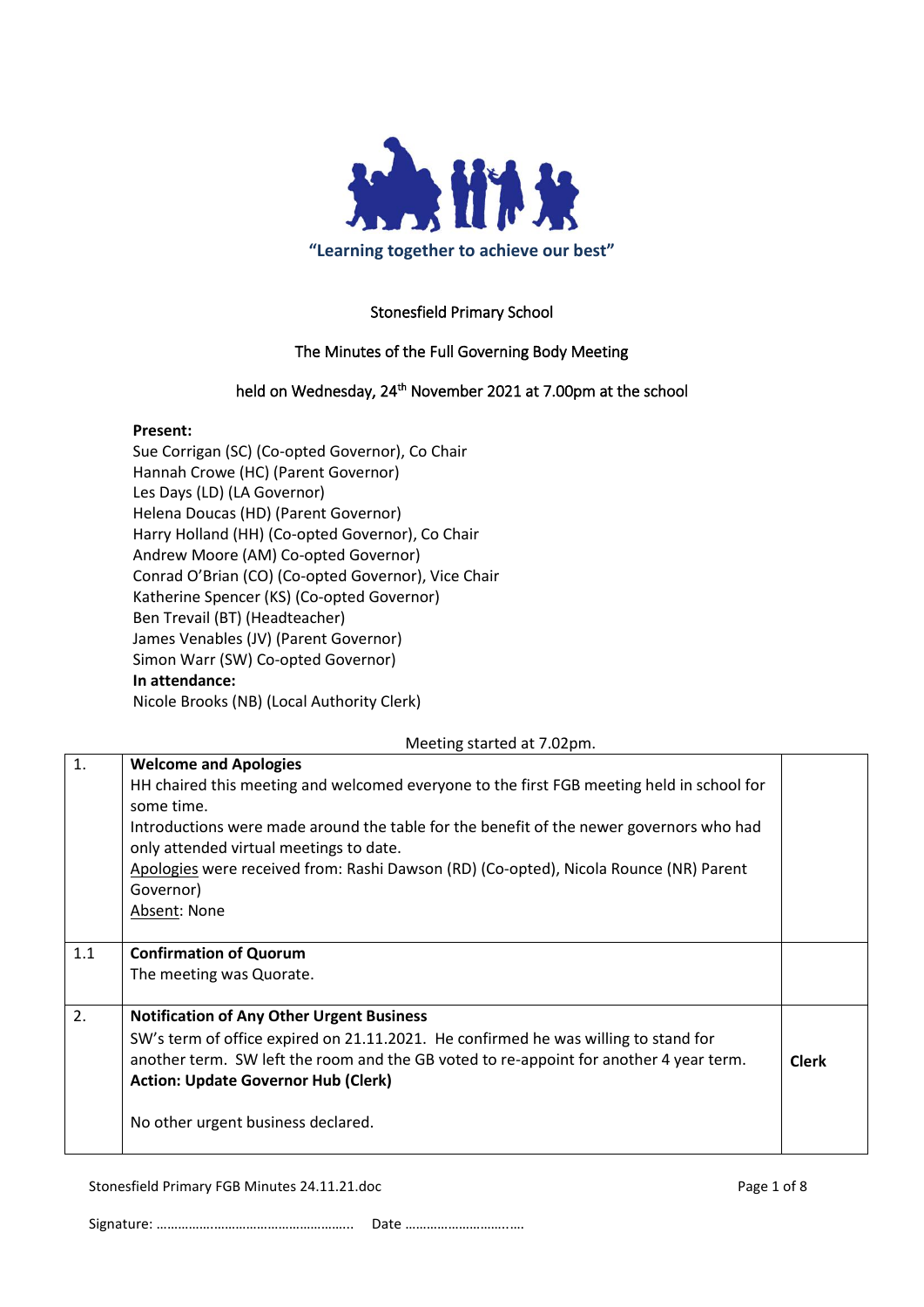| 3. | <b>Declaration of Pecuniary Interests</b>                                                                                                                                              |              |  |  |  |
|----|----------------------------------------------------------------------------------------------------------------------------------------------------------------------------------------|--------------|--|--|--|
|    | HC declared that she is the Treasurer and Trustee for Friends of Stonesfield School (FOSS).                                                                                            |              |  |  |  |
| 4. | Review of the Minutes of the Last Meeting (29 <sup>th</sup> September 2021)                                                                                                            |              |  |  |  |
|    | The minutes of the last FGB meeting were reviewed. They were agreed to be a true and                                                                                                   |              |  |  |  |
|    | accurate record of the meeting, to be signed by the chair and filed at the school.                                                                                                     | <b>SC</b>    |  |  |  |
|    |                                                                                                                                                                                        |              |  |  |  |
|    | 4.1 Matters Arising - the actions were reviewed and updated in the actions log at the end of                                                                                           |              |  |  |  |
|    | the minutes.                                                                                                                                                                           |              |  |  |  |
|    |                                                                                                                                                                                        |              |  |  |  |
|    | <b>Election of Vice Chair</b>                                                                                                                                                          |              |  |  |  |
|    | SC and HH asked for nominations for the role of Vice Chair. COB was the only nomination.                                                                                               |              |  |  |  |
|    | COB left the room and the GB voted to appoint him as Vice Chair.                                                                                                                       |              |  |  |  |
|    |                                                                                                                                                                                        |              |  |  |  |
|    | HH added that the governor responsibilities information will need to be updated on the                                                                                                 |              |  |  |  |
|    | school website                                                                                                                                                                         |              |  |  |  |
|    | Action: Send updated governor information to BT to load to the school website                                                                                                          | <b>Clerk</b> |  |  |  |
| 5. | Head teacher Report - Report was loaded to the hub in advance of the meeting                                                                                                           |              |  |  |  |
|    | BT highlighted the SIP bullet points - Updated SIP was loaded to the hub prior to the                                                                                                  |              |  |  |  |
|    | meeting                                                                                                                                                                                |              |  |  |  |
|    | Maths - the school has worked with consultant, teachers, the maths lead and SENCo.                                                                                                     |              |  |  |  |
|    | A learning walk was planned but has been postponed due to staff absence.                                                                                                               |              |  |  |  |
|    |                                                                                                                                                                                        |              |  |  |  |
|    | The Local Authority (LA) review feedback                                                                                                                                               |              |  |  |  |
|    | The quality of education has shifted from good to amber. BT explained that this has mostly                                                                                             |              |  |  |  |
|    | been affected by staff changes that currently happening. There was some concern from the                                                                                               |              |  |  |  |
|    | LA that there is lack of consistency and clarity with certain areas of teaching. BT will be                                                                                            |              |  |  |  |
|    | spending time with individuals to get this right.                                                                                                                                      |              |  |  |  |
|    |                                                                                                                                                                                        |              |  |  |  |
|    | <b>Staff changes</b>                                                                                                                                                                   |              |  |  |  |
|    | Two retirements, a resignation and maternity leave are listed.                                                                                                                         |              |  |  |  |
|    | BT has recruited a new TA who will start in the new year providing 1:1 support for a child.                                                                                            |              |  |  |  |
|    | Interviews for the teacher position will take place on Monday. BT will be offering a fixed                                                                                             |              |  |  |  |
|    | term post until the end of the summer term and will then look to recruit a full-time,                                                                                                  |              |  |  |  |
|    | permanent teacher from next September. He explained the rationale for this. He needs to<br>recruit someone to be in place before the current teacher leaves. He wants to build in some |              |  |  |  |
|    |                                                                                                                                                                                        |              |  |  |  |
|    | time to recruit the right person permanently. He added that it may be the person they take                                                                                             |              |  |  |  |
|    | on fixed term but it is important they get the appointment right.<br>The maternity cover position is also being recruited.                                                             |              |  |  |  |
|    |                                                                                                                                                                                        |              |  |  |  |
|    | Governor question - Parents might be anxious about the number of staff leaving. An                                                                                                     |              |  |  |  |
|    | announcement on replacements will need to be made quite soon.                                                                                                                          |              |  |  |  |
|    | BT confirmed that he will make announcements as soon as he is able to.                                                                                                                 |              |  |  |  |
|    | SC added that she has offered exit interviews to the leavers.                                                                                                                          |              |  |  |  |
|    |                                                                                                                                                                                        |              |  |  |  |
|    | Governor question – it looks as though more work is needed with the teaching of maths still.                                                                                           |              |  |  |  |
|    | Can BT provide further information?                                                                                                                                                    |              |  |  |  |
|    |                                                                                                                                                                                        |              |  |  |  |

Stonesfield Primary FGB Minutes 24.11.21.doc Page 2 of 8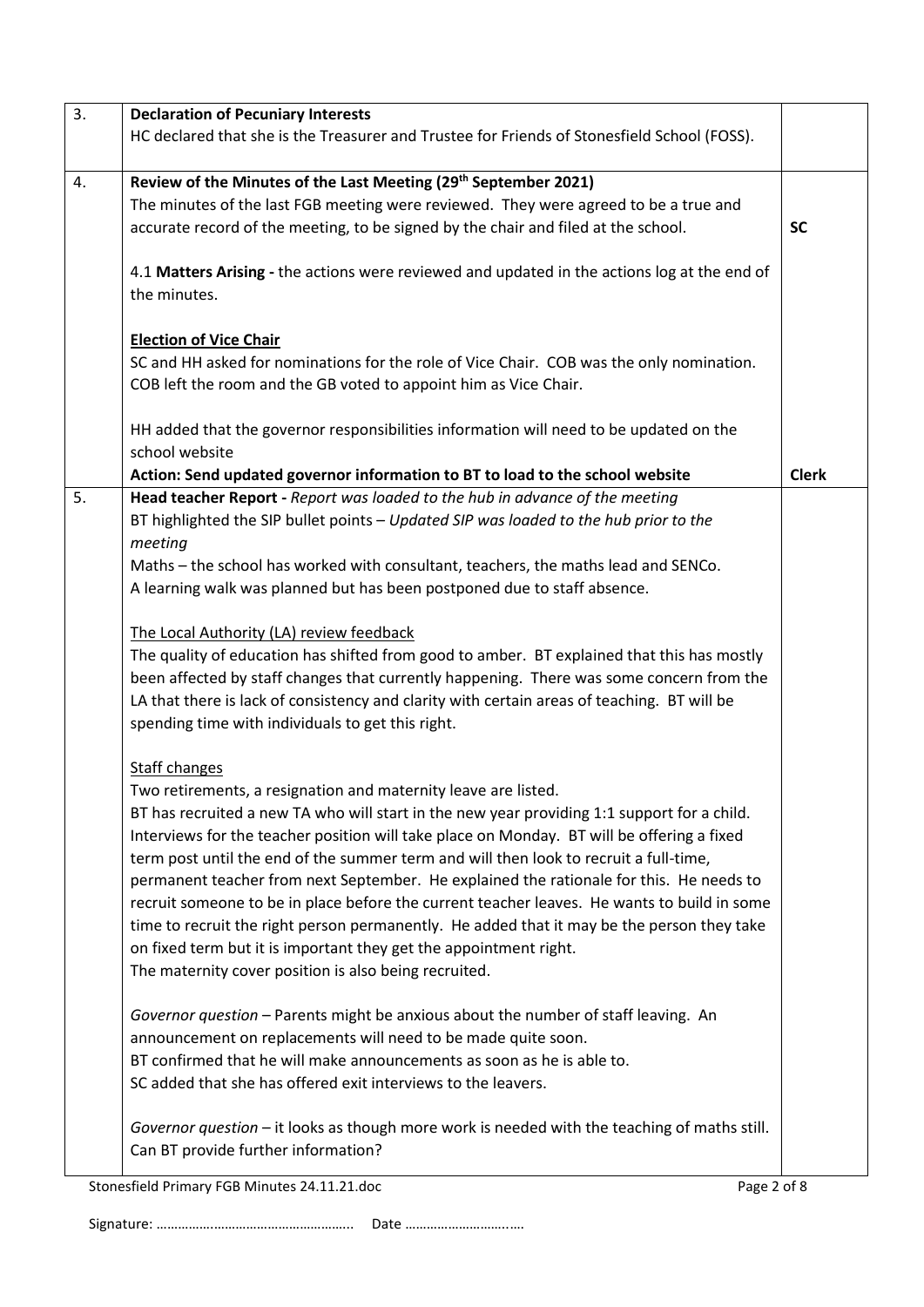BT agreed more work is needed. The SIP officers were happier with the English they saw. The concern with maths is mostly due to consistency and that the maths lead teacher is leaving the school following the extensive training. BT gave the governors a brief summary of the observations and what hadn't worked well. He did stress that lots of positives had come out of the visit too. *Governor question –* Is there a natural successor for the role of maths lead? BT explained that it will largely be down to who they recruit to replace the teacher leaving. It could well end up being BT in the interim. The governors discussed full-time roles vs the job share model that the school has in most year groups. BT explained that he books staff meetings and inset training on different days throughout the school year to try and accommodate the part-time staff. *Governor question* – Could BT offer a 0.58FTE contract to the part-time staff so that everyone could all be present in school on a Wednesday? BT replied that there could be a review and change in how PPE time is covered, and he could ask teachers if they are willing to increase their working time, but he cannot force this on anyone and as things currently stand the budget cannot afford it. LA review visit – *report was loaded to the hub prior to the meeting* BT summarised. There were a lot of positive that came out of the visit. The indoor environment is well set-up and purposeful. Baseline data – the data showed a low starting point but there is evidence of lots of progress being made. Outdoor provision needs to be added to the SIP. BT needs to sharpen up the SIP document. He will be changing this to show 6 weekly milestones that are clear throughout the year broken down to CPD, support packages and one key aspect per term as a focus. *Governor question* – phonics is considered as being vulnerable but there was a 94% pass rate. Can BT expand on this? BT informed governors that 94% passed the assessment, but until they buy in an approved phonics system they will be classified as vulnerable. The benchmark pass rate is 82%. All children who have been at Stonesfield PS since reception have passed. The reading books that the school uses will need to align with the scheme that the school commits to. There will be a number of books that Stonesfield have that won't meet this with any of the available schemes. The governors discussed the need for investing in a new phonics scheme when their results are demonstrated as very good. When budgets are tight, what is more of a priority for the school? The outdoor area needs investment. The school needs to assess if they can maintain their phonics success with the current system. If there is a decline, then it will be a target in an Ofsted inspection. KS did add that research has shown better outcomes for pupils with the use of a synthetic phonics scheme.

Stonesfield Primary FGB Minutes 24.11.21.doc **Page 3 of 8** and 2011 12:00 Page 3 of 8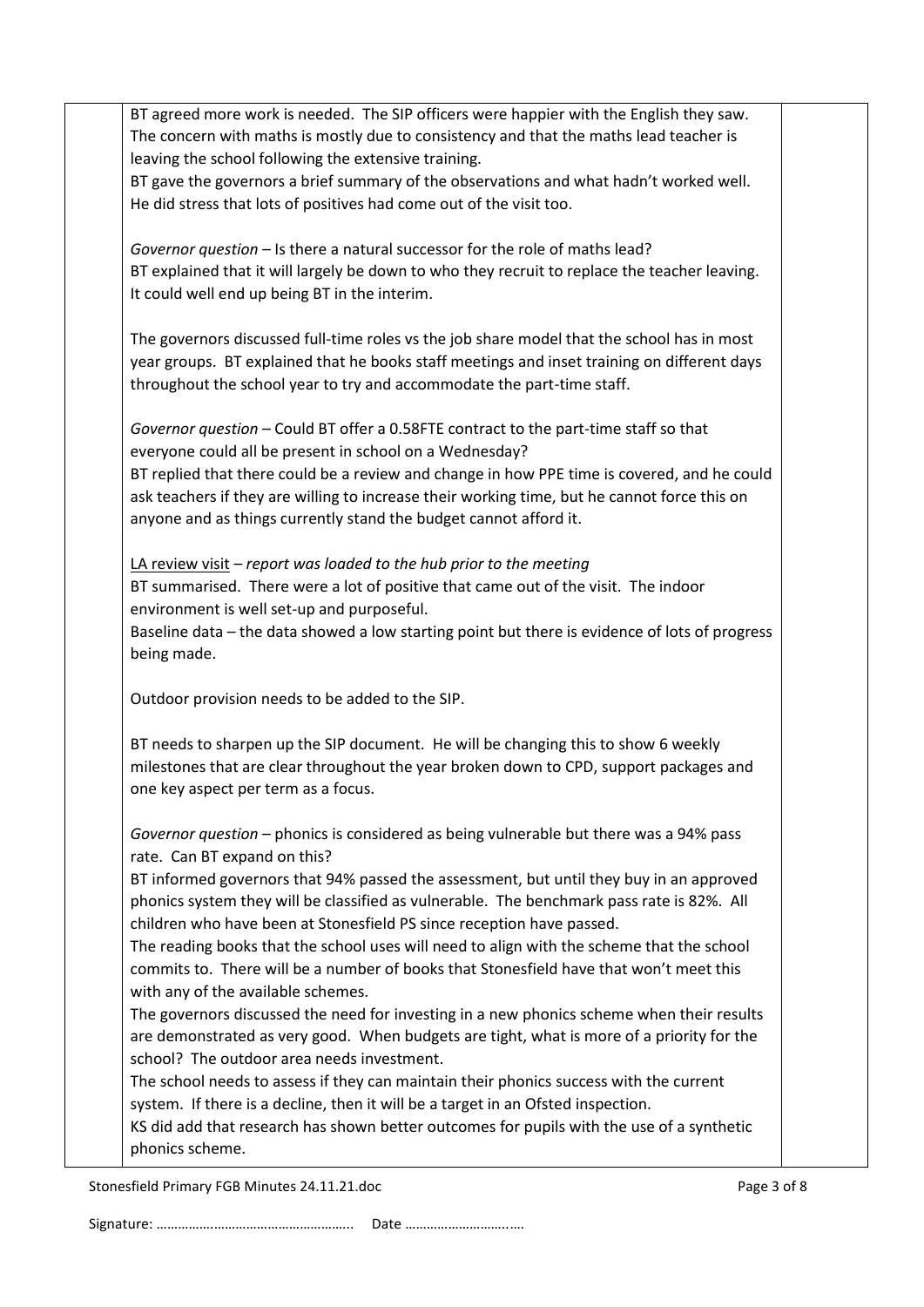|    | There are a set number of approved schemes that have been published by DfE. They want         |    |  |  |  |  |
|----|-----------------------------------------------------------------------------------------------|----|--|--|--|--|
|    | all schools to commit to one of them.                                                         |    |  |  |  |  |
|    | In the Spring term BT will be exploring options and trialling different schemes. Given the    |    |  |  |  |  |
|    | outlay that it will involve, it may need a 2 or 3 year plan to buy a whole set of books.      |    |  |  |  |  |
|    |                                                                                               |    |  |  |  |  |
|    | Governor question - Have many other schools that BT knows of committed to a scheme yet?       |    |  |  |  |  |
|    | BT knows of quite a few that have. Stonesfield PS will have to do this eventually. He will be |    |  |  |  |  |
|    | able to show a plan by the end of the year to show due diligence and reasonable action.       |    |  |  |  |  |
|    |                                                                                               |    |  |  |  |  |
|    | Anti-bullying survey                                                                          |    |  |  |  |  |
|    | Stonesfield PS took part in the Oxfordshire anti-bullying survey. BT has received data but    |    |  |  |  |  |
|    | not had time to put this in report form yet. He will bring it to the FRHS committee meeting   |    |  |  |  |  |
|    | in January                                                                                    | BT |  |  |  |  |
|    | Action: Anti-bullying survey to FRHS committee in January                                     |    |  |  |  |  |
| 6. | Policies to review: Policies / plans were loaded to the hub prior to the meeting              |    |  |  |  |  |
|    | <b>Behaviour policy</b>                                                                       |    |  |  |  |  |
|    | BT advised that there have been some minor amendments to the appendices regarding anti-       |    |  |  |  |  |
|    | bullying ambassadors. The ambassadors have been introduced to the children during             |    |  |  |  |  |
|    | assembly time.                                                                                |    |  |  |  |  |
|    | The policy was approved by the GB.                                                            |    |  |  |  |  |
|    | Governor question - SC asked if she can meet with some anti-bullying ambassadors during       |    |  |  |  |  |
|    | her next governor visit?                                                                      |    |  |  |  |  |
|    | BT will arrange this.                                                                         |    |  |  |  |  |
|    |                                                                                               |    |  |  |  |  |
|    | Equality plan 2021-22                                                                         |    |  |  |  |  |
|    | The P&S committee reviewed the plan. There have been some changes made to the                 |    |  |  |  |  |
|    | introduction and the attendance section.                                                      |    |  |  |  |  |
|    | The plan was approved by the GB.                                                              |    |  |  |  |  |
|    |                                                                                               |    |  |  |  |  |
|    | HR policy                                                                                     |    |  |  |  |  |
|    | The school uses the OCC standard policy model as used in previous years. He pointed out       |    |  |  |  |  |
|    | that the Whistle Blowing policy (WB) is not included as they have chosen a different model    |    |  |  |  |  |
|    | to use.                                                                                       |    |  |  |  |  |
|    | The policy was approved by the GB.                                                            |    |  |  |  |  |
| 7. | <b>Committee reports</b>                                                                      |    |  |  |  |  |
|    | <b>Finance, Resource, Health &amp; Safety (FRHS)</b>                                          |    |  |  |  |  |
|    | Meeting held on 10.11.2021. Minutes were loaded to the hub prior to the meeting.              |    |  |  |  |  |
|    | SC added that there have been two complaints made this term. One of them has been             |    |  |  |  |  |
|    | resolved at stage 1. The second complaint has progressed to a complaints panel meeting. A     |    |  |  |  |  |
|    | panel has been convened but SC asked for a volunteer to be a substitute if illness prevents a |    |  |  |  |  |
|    | panel member from attending the meeting. It will be held in the evening.                      |    |  |  |  |  |
|    | LD volunteered.                                                                               |    |  |  |  |  |
|    |                                                                                               |    |  |  |  |  |
|    | HT appraisal paperwork is not yet completed.<br>Curriculum                                    |    |  |  |  |  |
|    |                                                                                               |    |  |  |  |  |
|    | Minutes were loaded to the hub prior to the meeting. No questions were asked.                 |    |  |  |  |  |
|    | Update on teacher appraisal process                                                           |    |  |  |  |  |
|    | Teacher appraisals have taken place. BT will bring anonymised teacher performance             |    |  |  |  |  |
|    | management objectives and plans to the FGB meetings so they can see how teachers are          |    |  |  |  |  |
|    |                                                                                               |    |  |  |  |  |
|    | Stonesfield Primary FGB Minutes 24.11.21.doc<br>Page 4 of 8                                   |    |  |  |  |  |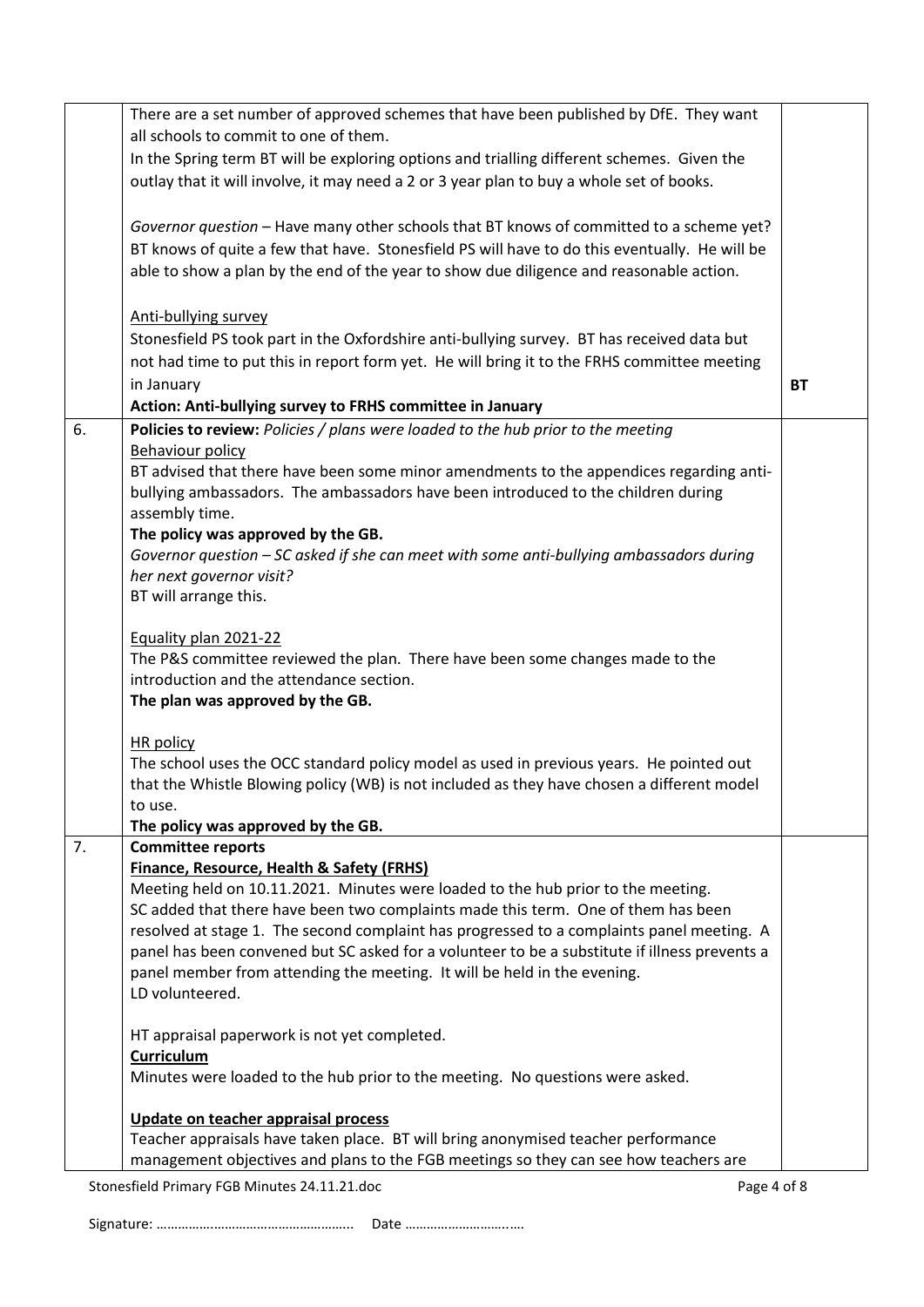| being held to account on outcomes. He added that this can be challenging with job share                                                                                               |  |  |  |  |  |
|---------------------------------------------------------------------------------------------------------------------------------------------------------------------------------------|--|--|--|--|--|
| classes.                                                                                                                                                                              |  |  |  |  |  |
| Targets are around subject leadership. Last year the focus was on curriculum intent. This<br>year the emphasis is on implementation and impact.                                       |  |  |  |  |  |
|                                                                                                                                                                                       |  |  |  |  |  |
| Pay committee                                                                                                                                                                         |  |  |  |  |  |
| It was agreed that HD, HH and SW will sit on the pay committee. A meeting date will be set                                                                                            |  |  |  |  |  |
| when BT has finalised the pay recommendations.                                                                                                                                        |  |  |  |  |  |
| 8.<br>Safeguarding - Safeguarding audit was loaded to the hub prior to the meeting.                                                                                                   |  |  |  |  |  |
| BT has attended a partnership meeting recently and Jo Lloyd (the new LADO for OCC) was                                                                                                |  |  |  |  |  |
| there. BT was able to have a conversation with her around safeguarding that he found very                                                                                             |  |  |  |  |  |
| useful.                                                                                                                                                                               |  |  |  |  |  |
| Safeguarding audit                                                                                                                                                                    |  |  |  |  |  |
| BT drew attention to the main action points that have arisen from the audit.                                                                                                          |  |  |  |  |  |
| Using the neglect tool is the most significant action<br>$\bullet$                                                                                                                    |  |  |  |  |  |
| Half termly record of concerns to be reviewed<br>$\bullet$                                                                                                                            |  |  |  |  |  |
| Following up on actions from safeguarding cases<br>$\bullet$                                                                                                                          |  |  |  |  |  |
| BT is currently researching automated systems (e.g. CPOMS) that schools can use to record<br>and keep on top of safeguarding cases they have recorded. These systems can also be used |  |  |  |  |  |
| for attendance and behaviour data / reports.                                                                                                                                          |  |  |  |  |  |
|                                                                                                                                                                                       |  |  |  |  |  |
| PSHE safety aspects are being followed up with the PSHE lead teacher. The school has not                                                                                              |  |  |  |  |  |
| included FGM (Female Genital Mutilation) at this time.                                                                                                                                |  |  |  |  |  |
|                                                                                                                                                                                       |  |  |  |  |  |
| BT is reviewing the staff induction process to ensure that it is fully in line with KCSIE.                                                                                            |  |  |  |  |  |
|                                                                                                                                                                                       |  |  |  |  |  |
| Prevent training is recommended to be refreshed at least annually.                                                                                                                    |  |  |  |  |  |
| There are 7 minute training briefings that the DSL's can attend and then feed that into staff                                                                                         |  |  |  |  |  |
| meetings.                                                                                                                                                                             |  |  |  |  |  |
|                                                                                                                                                                                       |  |  |  |  |  |
| BT stressed the importance of every governor monitoring visit to include at least one                                                                                                 |  |  |  |  |  |
| safeguarding question. This is regardless of the monitoring subject. It is on the template                                                                                            |  |  |  |  |  |
| that governors use.                                                                                                                                                                   |  |  |  |  |  |
|                                                                                                                                                                                       |  |  |  |  |  |
| Governor question - Regarding allegation management. What is the process if there is an                                                                                               |  |  |  |  |  |
| allegation made against the HT? Is this published anywhere?                                                                                                                           |  |  |  |  |  |
| BT answered that is covered within the safeguarding policy and the complaints procedure.                                                                                              |  |  |  |  |  |
| Governor question - Section 10.3.1 'Neglect' section is highlighted in red. Should this be                                                                                            |  |  |  |  |  |
| submitted while still red?                                                                                                                                                            |  |  |  |  |  |
| BT explained that they haven't fully completed the action point yet so they cannot move to                                                                                            |  |  |  |  |  |
| green yet. The audit can be submitted as it is. It just needs to be actioned within the                                                                                               |  |  |  |  |  |
| relevant timeframe.                                                                                                                                                                   |  |  |  |  |  |
|                                                                                                                                                                                       |  |  |  |  |  |
| Governor question - regarding risk assessment for volunteers. Why do they not undergo the                                                                                             |  |  |  |  |  |
| safeguarding training?                                                                                                                                                                |  |  |  |  |  |
| BT ensures that a DBS is carried out and will encourage volunteers to do at least Level 1                                                                                             |  |  |  |  |  |
| safeguarding training and invite them to the annual safeguarding training that he does with                                                                                           |  |  |  |  |  |
| the staff.                                                                                                                                                                            |  |  |  |  |  |

Stonesfield Primary FGB Minutes 24.11.21.doc example 3 and 20 years of 8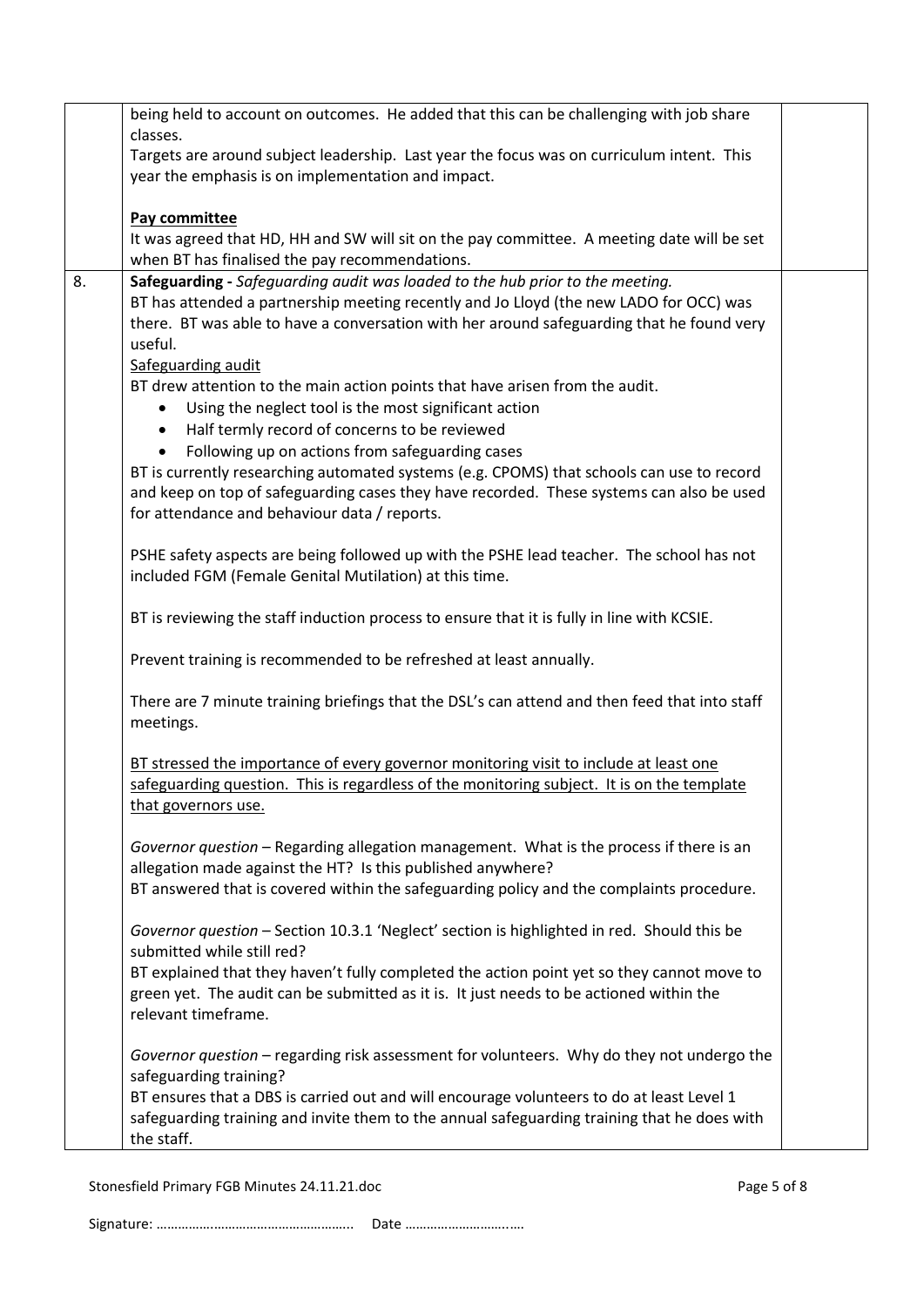|     | There is conflicting advice, but KCSIE states that he is not able to insist that volunteers do                 |  |  |  |  |  |
|-----|----------------------------------------------------------------------------------------------------------------|--|--|--|--|--|
|     | this, and he is also not required to carry out a barred list check for volunteers if they are not              |  |  |  |  |  |
|     | involved in a regulated activity. Volunteers are not at any time involved in unsupervised                      |  |  |  |  |  |
|     | activities, so the risk assessment is the standard procedure.                                                  |  |  |  |  |  |
|     | BT did state that he would carry out a barred list check if it was needed for a particular                     |  |  |  |  |  |
|     | activity that the volunteer is taking part in.                                                                 |  |  |  |  |  |
|     | Governor question - Why did the school opt out of the FGM section of the PSHE policy?                          |  |  |  |  |  |
|     | It was felt that this subject was too big a leap after introducing the sex and relationships                   |  |  |  |  |  |
|     | policy to the students. It will be kept under review, and they may decide to include it at                     |  |  |  |  |  |
|     | some point in the future.                                                                                      |  |  |  |  |  |
|     |                                                                                                                |  |  |  |  |  |
|     | Governor question - Has there been any negative feedback from not including FGM?                               |  |  |  |  |  |
|     | No - there has been none to date. It is reviewed regularly though.                                             |  |  |  |  |  |
|     |                                                                                                                |  |  |  |  |  |
|     | Governor question - if a section is highlighted in red on submission is that a bad mark<br>against the school? |  |  |  |  |  |
|     | BT explained that this exercise is more to show where the school is at and the actions they                    |  |  |  |  |  |
|     | are committing to. It isn't a judgement against the school.                                                    |  |  |  |  |  |
|     |                                                                                                                |  |  |  |  |  |
|     | Decision: The governors approved the safeguarding audit for submission to the LADO at                          |  |  |  |  |  |
|     | <b>Oxfordshire County Council.</b>                                                                             |  |  |  |  |  |
|     |                                                                                                                |  |  |  |  |  |
| 9.  | <b>Parental engagement</b>                                                                                     |  |  |  |  |  |
|     | Parent's evening was held. BT acted on JV's suggestion of offering a combination of face to                    |  |  |  |  |  |
|     | face and virtual parent / teacher meetings.                                                                    |  |  |  |  |  |
|     | Governor question - Is there a date set for the next parent forum?                                             |  |  |  |  |  |
|     | BT has not had time to organise for this term, but he plans to do this in January. He has                      |  |  |  |  |  |
|     | implemented communication to share pupil progress information in between parent's                              |  |  |  |  |  |
|     | evening meetings.                                                                                              |  |  |  |  |  |
|     | HD commented that as a parent, this has been useful to see.                                                    |  |  |  |  |  |
|     |                                                                                                                |  |  |  |  |  |
|     | Governor question - SW asked about a plan of activities that has been available previously.                    |  |  |  |  |  |
|     | He suggested it could be updated and shared with parents. He would be happy to help BT                         |  |  |  |  |  |
|     | to do this.                                                                                                    |  |  |  |  |  |
|     | BT thanked SW and agreed this could be done.                                                                   |  |  |  |  |  |
| 10. | Health & Safety - including Covid-19<br>A H&S walk has been planned for this Friday.                           |  |  |  |  |  |
|     |                                                                                                                |  |  |  |  |  |
|     | BT reported that several neighbours have complained about the hedge / border along one                         |  |  |  |  |  |
|     | side of the school perimeter. This will need to be assessed.                                                   |  |  |  |  |  |
| 11. | <b>Governing Body Business</b>                                                                                 |  |  |  |  |  |
|     |                                                                                                                |  |  |  |  |  |
|     | <b>Governor training</b>                                                                                       |  |  |  |  |  |
|     | Training has been completed by a number of governors. If this has been booked via                              |  |  |  |  |  |
|     | governor hub this will automatically populate the training log.                                                |  |  |  |  |  |
|     | If the training was not booked through the hub then governors will need to add this training                   |  |  |  |  |  |
|     | to their record manually.                                                                                      |  |  |  |  |  |
|     |                                                                                                                |  |  |  |  |  |
|     |                                                                                                                |  |  |  |  |  |

Stonesfield Primary FGB Minutes 24.11.21.doc example 20 and 20 and 20 and 20 and 20 and 20 and 20 and 20 and 20 and 20 and 20 and 20 and 20 and 20 and 20 and 20 and 20 and 20 and 20 and 20 and 20 and 20 and 20 and 20 and 2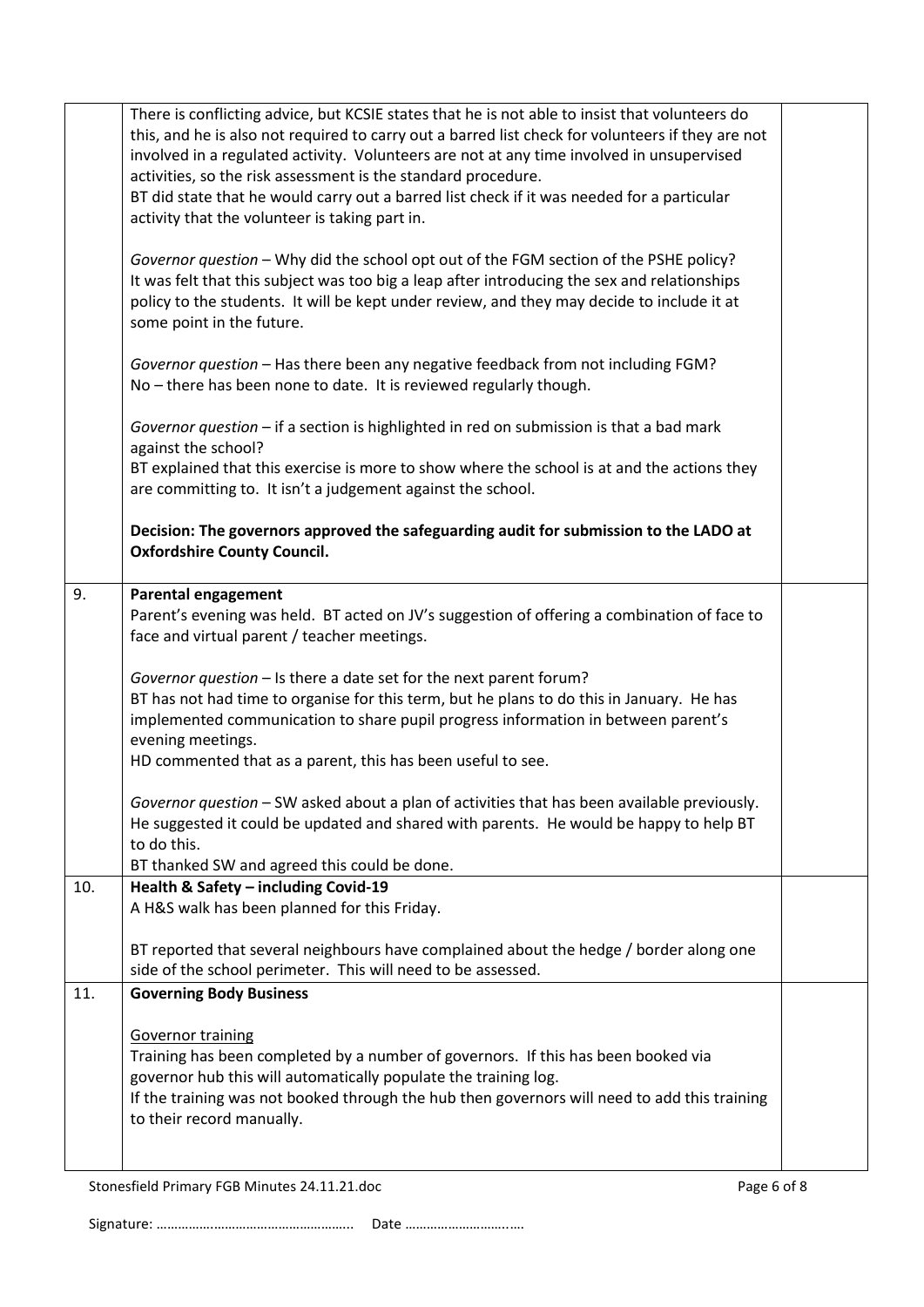| 12. | <b>Any Other Urgent Business</b><br>None raised.                                                                                                                                                                                                                                                                                                  |           |
|-----|---------------------------------------------------------------------------------------------------------------------------------------------------------------------------------------------------------------------------------------------------------------------------------------------------------------------------------------------------|-----------|
|     | BT advised that there has been no interest to date. He will advertise again when new<br>members of staff join the school.                                                                                                                                                                                                                         |           |
|     | <b>Staff governor vacancy</b>                                                                                                                                                                                                                                                                                                                     |           |
|     | Link Governor roles<br>It was confirmed that COB will be the 2 <sup>nd</sup> safeguarding governor and that JV will be the<br>Whistle Blowing (WB) governor.                                                                                                                                                                                      |           |
|     | SW confirmed that no concerns were raised to him.<br>Action: SW will write the report and submit to the hub.                                                                                                                                                                                                                                      | <b>SW</b> |
|     | Governor question - Were there any concerns from the EY teacher around staff changes due<br>to maternity leave?                                                                                                                                                                                                                                   |           |
|     | SW added that he did ask a safeguarding question during his visit.                                                                                                                                                                                                                                                                                |           |
|     | for improving the outdoor area were resolvable?<br>BT answered. There is a 3-4 year plan for the outdoors area to be improved.                                                                                                                                                                                                                    |           |
|     | The EY teacher felt the Local Authority visit went well. SW asked if the recommendations                                                                                                                                                                                                                                                          |           |
|     | The EY baseline data is looking strong. There are a small number of pupils who are less<br>settled in the classroom environment. Could this be an impact of Covid disruption?<br>The cohort looks to be academically good, but the potential for achievement could be<br>affected by the few who are struggling with pupil to pupil interactions. |           |
|     | place where each child is moved away from the former percentage tracker.<br>SW did notice that there is some pupil information / detail displayed in the classroom and<br>he raised the question around it being there and not being secure.<br>Action: BT will check as soon as possible to see if it should remain or be removed.               | <b>BT</b> |
|     | Governor monitoring<br>SW gave a verbal report on an EY monitoring visit. The EY teacher has re-worked the<br>curriculum to meet the new framework introduced in September. There is a new system in                                                                                                                                              |           |

# **Actions log**

| <b>Meeting</b> | Agenda | <b>Action Required</b>                                                                                 | By    | By when     | <b>Outcome</b>                                         |
|----------------|--------|--------------------------------------------------------------------------------------------------------|-------|-------------|--------------------------------------------------------|
| date           | Item   |                                                                                                        | whom  |             |                                                        |
| 29.09.2021     | 2      | Vice Chair election on the agenda<br>for the next FGB meeting                                          | Clerk | Next FGB    | Completed                                              |
| 29.09.2021     | 4      | All governors to submit<br>declaration of interests form or<br>submit via Gov Hub declarations<br>page | ALL   | <b>ASAP</b> | Clerk to follow<br>up on those<br>still<br>outstanding |

Stonesfield Primary FGB Minutes 24.11.21.doc Page 7 of 8